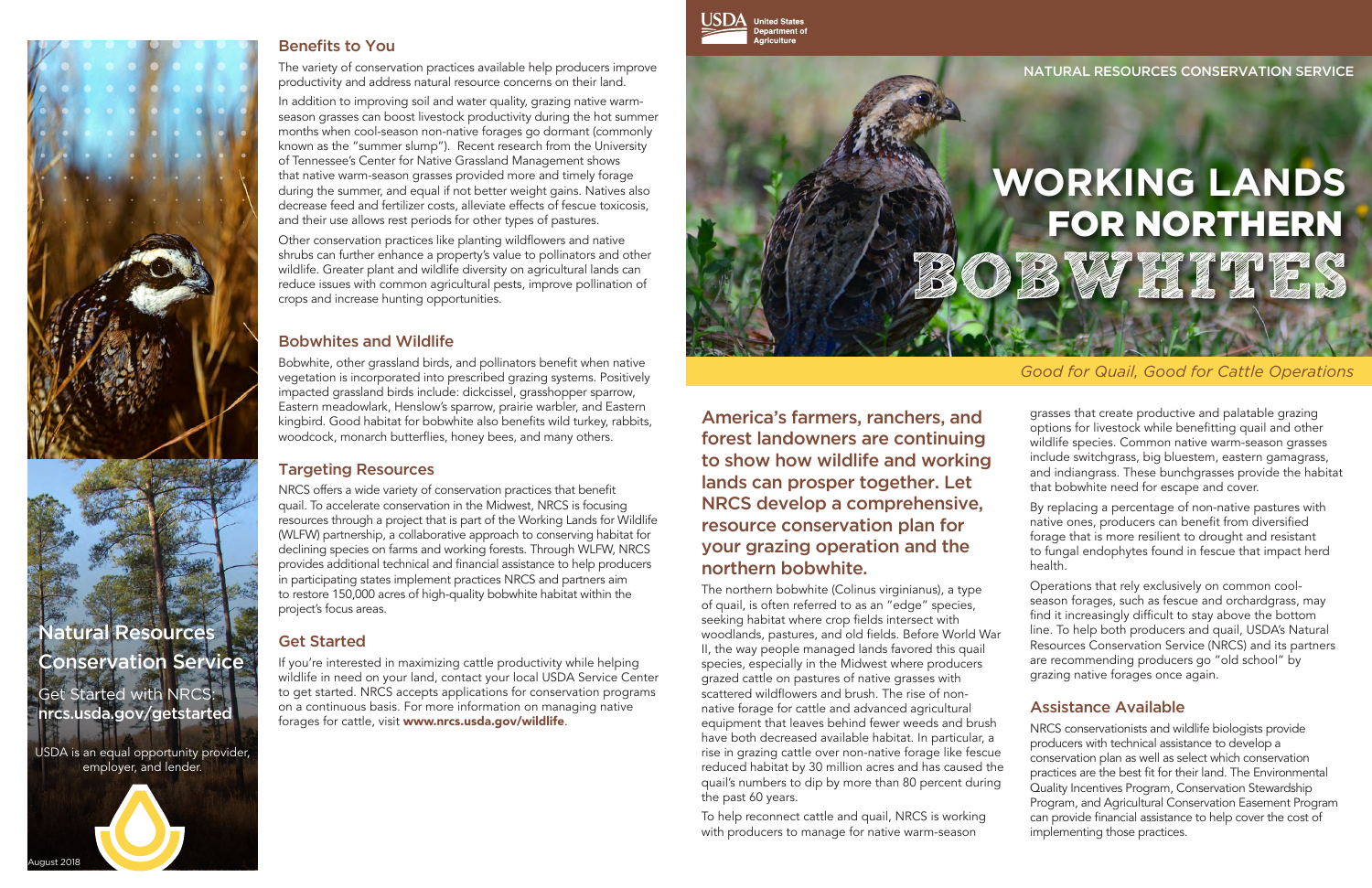



## Conservation Choices

NRCS offers more than a dozen conservation practices that can benefit beef and "bobs."

While implementing these practices solely to maximize cattle production is still beneficial to bobwhites, simple tweaks to a practice can yield even bigger benefits for quail. Here are a few examples:

|                           | <b>Conservation Practice</b> | What Is It?                                                                                                                  | <b>How Does It Help</b><br><b>Northern Bobwhites?</b>                                                                                   | <b>How Does It Benefit</b><br><b>Producers?</b>                                                                                                                                                      |
|---------------------------|------------------------------|------------------------------------------------------------------------------------------------------------------------------|-----------------------------------------------------------------------------------------------------------------------------------------|------------------------------------------------------------------------------------------------------------------------------------------------------------------------------------------------------|
| Access Control            |                              | Temporary or permanent<br>exclusion of animals,<br>people, vehicles, and other<br>equipment.                                 | Promotes sustainable grazing,<br>which protects nesting areas.                                                                          | Excludes cattle during<br>establishment of native<br>forages. Improves natural<br>resources in specific areas.<br>Increases aesthetics. Improves<br>human health and safety.<br>Protects vegetation. |
| <b>Brush Management</b>   |                              | Removal of invasive woody<br>species in grasslands.                                                                          | Increases herbaceous ground<br>cover used for nesting. Note:<br>About 30 percent shrub cover<br>is recommended for bobwhite<br>habitat. | Improves forage availability.<br>Increases groundwater<br>recharge. Reduces soil erosion.<br>Provides wildlife habitat.<br>Reduces risks of catastrophic<br>wildfires                                |
| <b>Conservation Cover</b> |                              | Permanent vegetative cover<br>of native grasses, legumes<br>and forbs.                                                       | When native plants are used,<br>provides nesting, feeding,<br>escape, and brood cover.                                                  | Increases plant pollination.<br>Improves water quality.<br>Reduces soil erosion. Provides<br>wildlife habitat. Enhances plant<br>diversity.                                                          |
| Cover Crop                |                              | Crops planted to<br>temporarily protect the<br>ground from wind and water<br>erosion and supply living<br>roots to the soil. | Attracts beneficial insects as<br>important food source.                                                                                | Provides livestock grazing<br>during establishment period.<br>Reduces soil erosion. Improves<br>soil health. Increases organic<br>matter. Increases water<br>infiltration.                           |
| Fenc                      |                              | A permanent, portable<br>or temporary constructed<br>barrier to animals or people.                                           | Controls access to grazing<br>paddocks allowing rest<br>periods, which yields better<br>habitat.                                        | Separates paddocks for<br>rotational grazing. Improves<br>forage production. Protects<br>sensitive areas, reduces<br>erosion, and improves water<br>quality.                                         |
| <b>Field Border</b>       |                              | A strip of perennial<br>vegetation established at<br>the edge or around the<br>perimeter of a field.                         | When native plants are used,<br>provides nesting, escape, and<br>roosting cover.                                                        | Reduces wind erosion. Filters<br>nutrients and improves<br>water quality. Increases plant<br>pollination. Provides wildlife<br>habitat. Enhances plant<br>diversity.                                 |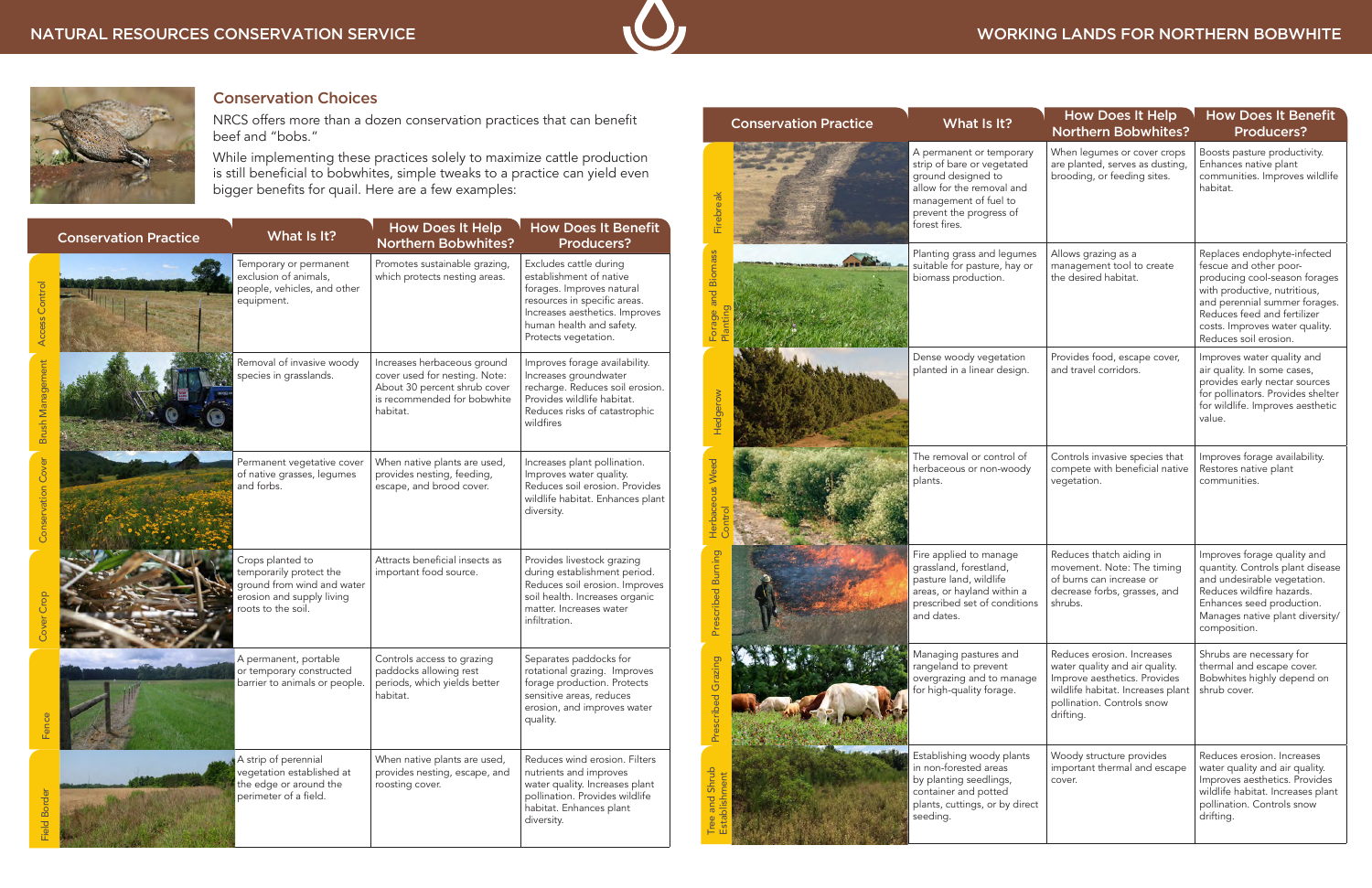# WORKING LANDS FOR NORTHERN BOBWHITE

| <b>Conservation Practice</b> | What Is It?                                                                                                                                                                    | <b>How Does It Help</b><br><b>Northern Bobwhites?</b>                                                                         | <b>How Does It Benefit</b><br><b>Producers?</b>                                                                                                                                                                                                   |
|------------------------------|--------------------------------------------------------------------------------------------------------------------------------------------------------------------------------|-------------------------------------------------------------------------------------------------------------------------------|---------------------------------------------------------------------------------------------------------------------------------------------------------------------------------------------------------------------------------------------------|
| Firebreak                    | A permanent or temporary<br>strip of bare or vegetated<br>ground designed to<br>allow for the removal and<br>management of fuel to<br>prevent the progress of<br>forest fires. | When legumes or cover crops<br>are planted, serves as dusting,<br>brooding, or feeding sites.                                 | Boosts pasture productivity.<br>Enhances native plant<br>communities. Improves wildlife<br>habitat.                                                                                                                                               |
| Forage and Biomass           | Planting grass and legumes<br>suitable for pasture, hay or<br>biomass production.                                                                                              | Allows grazing as a<br>management tool to create<br>the desired habitat.                                                      | Replaces endophyte-infected<br>fescue and other poor-<br>producing cool-season forages<br>with productive, nutritious,<br>and perennial summer forages.<br>Reduces feed and fertilizer<br>costs. Improves water quality.<br>Reduces soil erosion. |
| Hedgerow                     | Dense woody vegetation<br>planted in a linear design.                                                                                                                          | Provides food, escape cover,<br>and travel corridors.                                                                         | Improves water quality and<br>air quality. In some cases,<br>provides early nectar sources<br>for pollinators. Provides shelter<br>for wildlife. Improves aesthetic<br>value.                                                                     |
| Herbaceous Weed              | The removal or control of<br>herbaceous or non-woody<br>plants.                                                                                                                | Controls invasive species that<br>compete with beneficial native<br>vegetation.                                               | Improves forage availability.<br>Restores native plant<br>communities.                                                                                                                                                                            |
| <b>bed Burning</b><br>Presc  | Fire applied to manage<br>grassland, forestland,<br>pasture land, wildlife<br>areas, or hayland within a<br>prescribed set of conditions<br>and dates.                         | Reduces thatch aiding in<br>movement. Note: The timing<br>of burns can increase or<br>decrease forbs, grasses, and<br>shrubs. | Improves forage quality and<br>quantity. Controls plant disease<br>and undesirable vegetation.<br>Reduces wildfire hazards.<br>Enhances seed production.<br>Manages native plant diversity/<br>composition.                                       |
| Prescribed Grazing           | Managing pastures and<br>rangeland to prevent<br>overgrazing and to manage<br>for high-quality forage.                                                                         | Shrubs are necessary for<br>thermal and escape cover.<br>Bobwhites highly depend on<br>shrub cover.                           | Reduces erosion. Increases<br>water quality and air quality.<br>Improve aesthetics. Provides<br>wildlife habitat. Increases<br>plant pollination. Controls<br>snow drifting.                                                                      |
| Tree and Shrub               | Establishing woody plants<br>in non-forested areas<br>by planting seedlings,<br>container and potted<br>plants, cuttings, or by direct<br>seeding.                             | Woody structure provides<br>important thermal and escape<br>cover.                                                            | Reduces erosion. Increases<br>water quality and air quality.<br>Improves aesthetics. Provides<br>wildlife habitat. Increases plant<br>pollination. Controls snow<br>drifting.                                                                     |